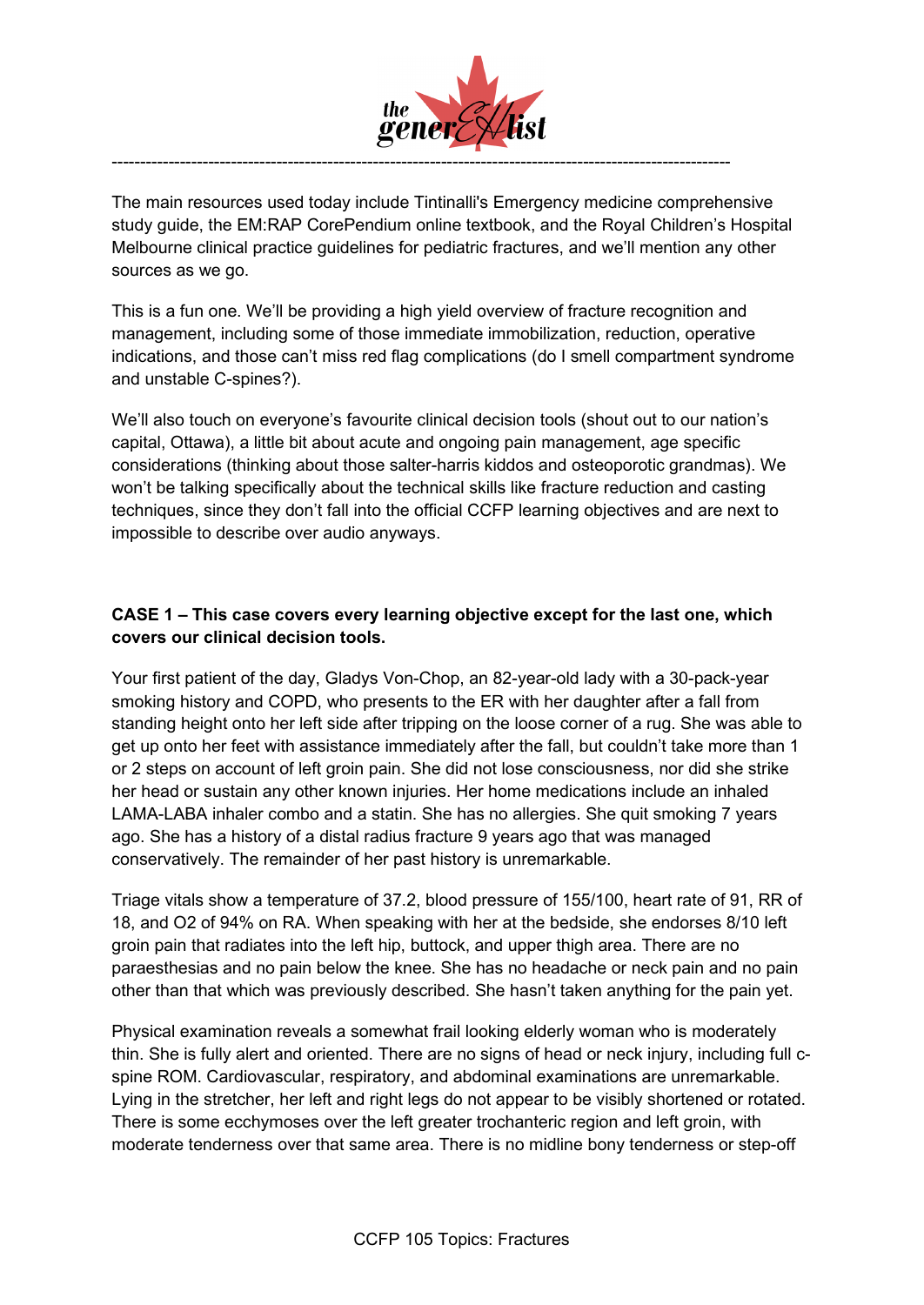

deformities to the lumbar or sacral region. There are palpable dorsal pedis and posterior tibial pulses that are equal in strength bilaterally.

Active range of motion is normal on the right hip but significantly limited on the left due to pain, with Gladys lifting her left leg a few inches off the table before stopping due to pain. Passive ROM, including left straight leg raise, is also significantly limited due to pain. There is full active and passive range of motion of the knees bilaterally and, when sit upright, Gladys is able to rotate her torso left and right without pain. DRE reveals normal rectal tone and perianal sensation.

To finish things off, you perform a patellar-pubic percussion test that you just learned about earlier that week on your favourite CCFP exam prep podcast. To perform this test, you place the diaphragm of your stethoscope on the pubis symphysis and percuss the patella on each leg. This revealed a diminished sound upon percussion of the left patella (which is above 90% sensitive and 85% specific for femoral neck fractures).

Ok, so there's lots to talk about there. We've got some focal tenderness, reduced ROM, bruising over the left, and reduced patellar-pubic percussion to the left. Kinda suspicious for something going on in that left hip, if you ask me.

But, importantly, lets talk about what we DON'T see. We *DON'T* see any problems with ABCs or any immediate or obvious life-threatening injuries. Ms. Von-Chop also doesn't display any *limb*-threatening injuries. Caleb, any helpful mnemonics for remembering common limb-threatening injuries?

We like to use the mnemonic VON-CHOP.

Wow, what are the chances that our patients last name is actually Von-Chop? That's insanely coincidental. Von-chop is as follows:

- V-vascular injury,
- O-open fracture,
- N-neuro compromise (eg, cauda-equina),
- C-compartment syndrome,
- H-hip dislocation,
- O-osteomyelitis/septic arthritis,
- P-unstable Pelvic fracture.

Thankfully, a thorough and focused physical exam reveals none of the above findings, meaning we don't need to get ortho on the phone – at least for the interim. Regarding the cause of the fall, we also have a nice clear history of a mechanical trip on a rug – meaning we don't need to work-up those scary secondary causes of fall (think of things like vertigo, weakness, syncope, or gait disorders).

So, what are you thinking, and what are you going to do next?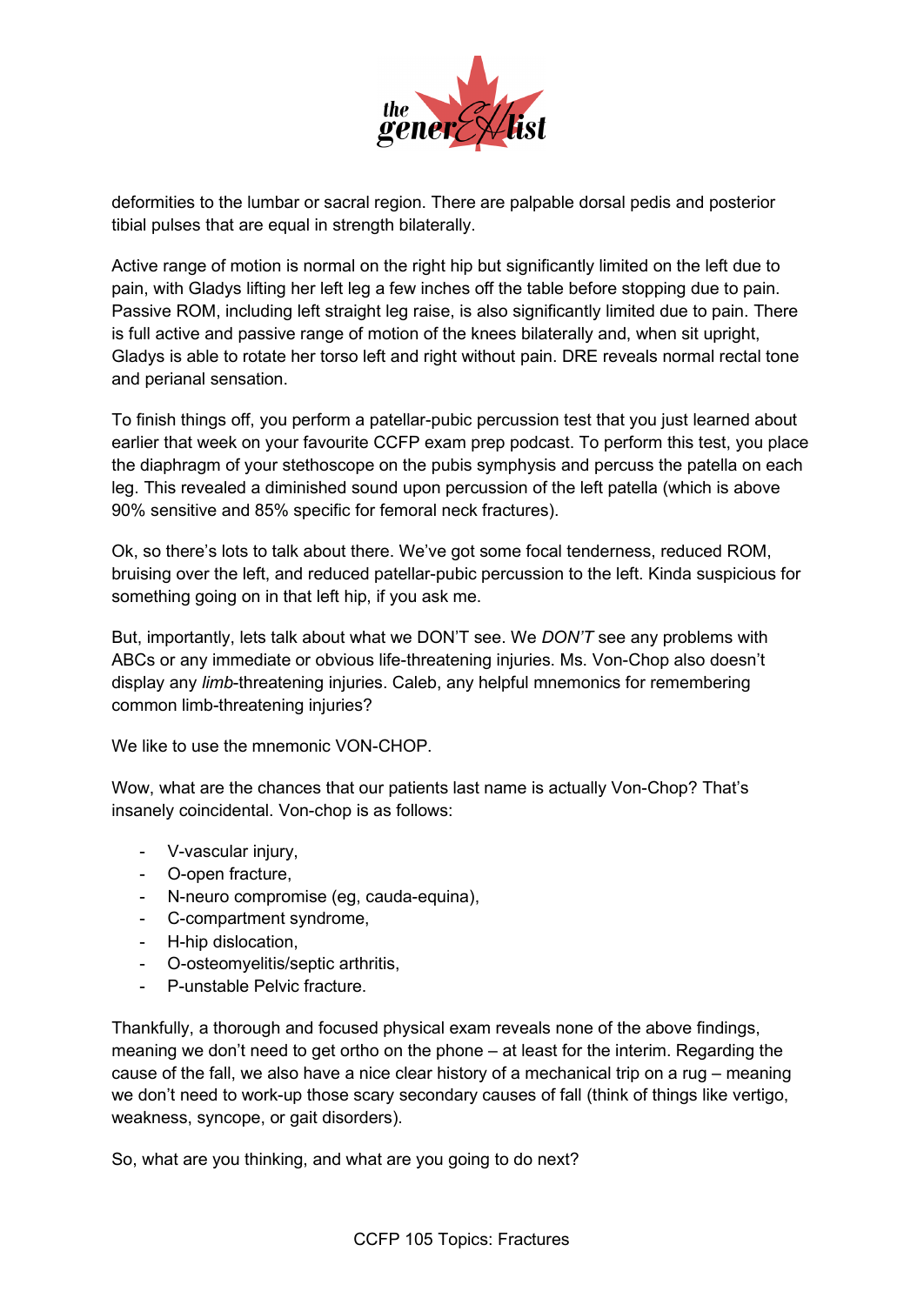

Right away, we have an elderly woman with fragility fracture risk factors like systemic disease with COPD, low BMI, and a smoking history, who has inner left groin pain and limited ambulation after a mechanical fall from standing height. I'm smelling a hip fracture. Thankfully, as mentioned, we don't see any of those VON-CHOP red flags on exam, so this isn't emergent, but we're going to need some imaging.

The question of the day – what imaging should we order? Well, particularly as we're not seeing any visible displacement of the leg (shortening or external rotation), its possible that, even if there *is* a fracture, it could be missed on x-ray. The sensitivity of X-rays for hip fracture ranges from 90% to 98% in the literature, so reasonably good – but not perfect. Radiographically occult fractures account for approximately 2% to 9% of hip fractures, and osteoporosis can make it more difficult to detect any cortical disruption.

Thinking ahead, if x-ray is positive, great – you've diagnosed a fracture. If it's negative, you'll probably want to go digging a bit deeper if your clinical suspicion is high enough. Typically that involves CT scan. Keep in mind CT can also miss some occult fractures and MRI is the gold standard with near 100% sensitivity and specificity! It's also longer to wait for, more costly, and would involve shipping Gladys out of our small ED, so its totally reasonable to start with CT for a negative XR. But we're jumping ahead.

Back to Gladys, we grab some plain film x-rays, including an AP pelvis and lateral hip view. Also, keep in mind the "screen the joint above and below" and consider imaging of L-spine and ipsilateral knee if you have any suspicion for related injuries, or if your history can't safely rule them out (for example, an elderly patient with dementia who is unable to reliably localize pain). In this case, our L-spine and knee exams were reassuring, but we'll make sure the entire left femur is included in the imaging for good measure.

We're probably thinking of starting with something a bit stronger right off the bat then, AKA opioids. We'll include our standard Tylenol Advil in the mix, but these should not be considered the main or only form of analgesic for fracture-related pain. Depending how fancy you are with ultrasound and procedural care, you can also consider something like ultrasound-guided femoral nerve blocks, or fascia iliaca blocks of the affected limb. These are typically done in the context of pre-operative pain control, so we'll wait for imaging and our orthopod assessment before jumping the gun with that.

There's also procedural sedation or hematoma blocks for fractures that need to be reduced in the ED, but those don't apply here so we'll table that discussion until a bit later.

We've established an IV and start with a little dose of IV hydromorphone (morphine is preferred at some shops, though can tend to be more deliriogenic in elderly patients. Follow your local practice pattern). It is prudent to be mindful of the old adage "start low and go slow", especially for opioid naïve patients – so give small doses and frequently reassess and titrate as needed. There's also some solid evidence for use of Ketamine as analgesic as well, particularly in our paediatric population - which we'll discuss in a bit.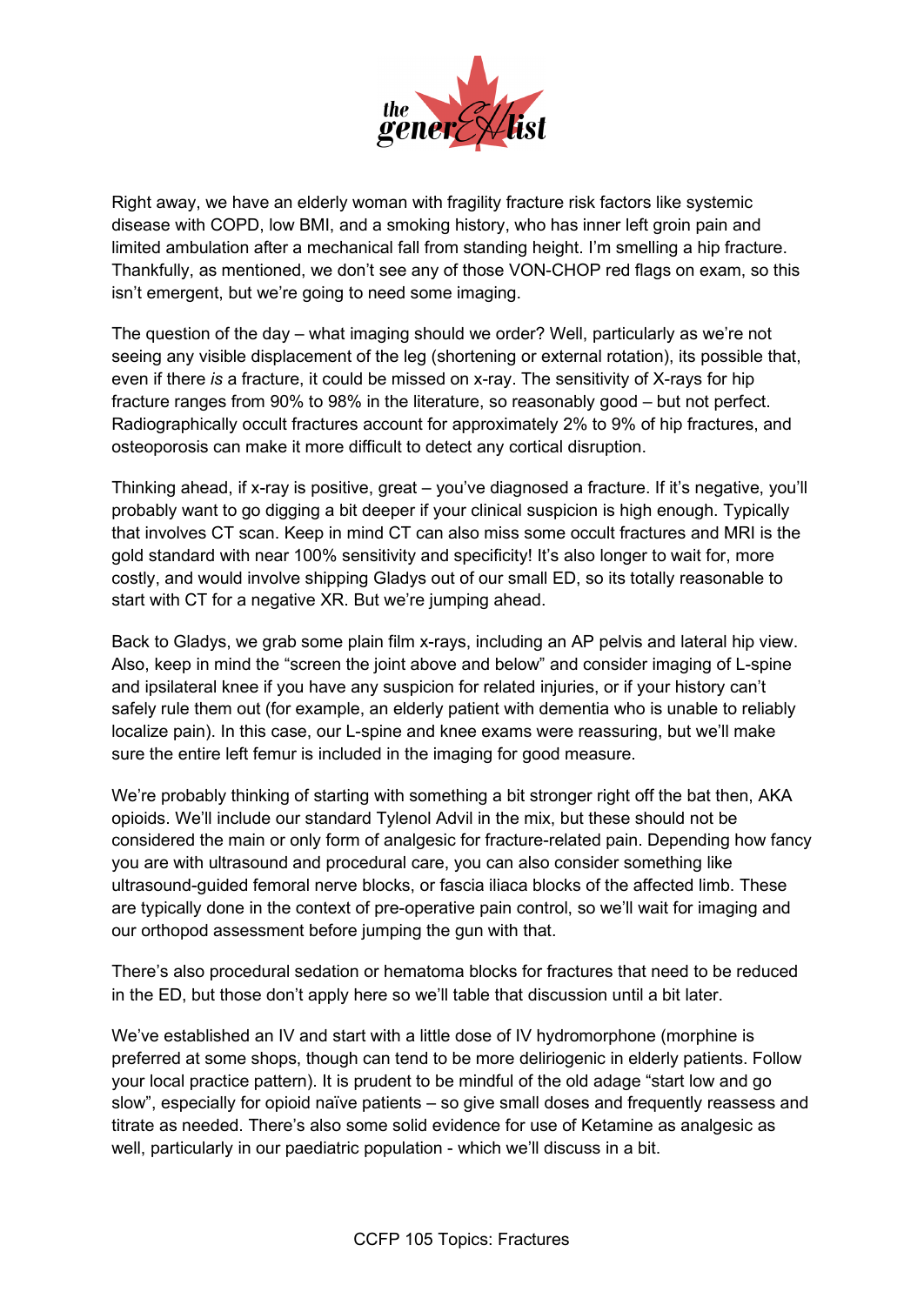

We've thrown in the orders, just sat down to grab our first sip of coffee, you hit the refresh button on your EMR, and BOOM – the x-rays are up.

There's simply too much to cover with respect to interpreting x-rays, so we won't dig into any real detail. In any case, you take a peek at the AP x-ray and it looks normal. The lateral hip x-ray, however, demonstrates a very small disruption to the bony cortex of the femoral neck – without any displacement or angulation.

Looks like a non-displaced left femoral neck fracture. This is our most common type of hip fracture, particularly in elderly patients, commonly seen as with Gladys – in those low-impact falls from standing height. As a brief refresher, remember that hip fractures can be broken into 2 main subtypes:

- Above the trochanteric line is called Intracapsular (femoral head and neck); and below the trochanteric line is called
- Extracapsular (trochanteric, intertrochanteric, and subtrochanteric)

Treatment varies widely, but generally speaking, will almost always involve operative fixation and, at the very least, ortho consult. Special consideration for these femoral neck fractures is that they come with a risk of avascular necrosis of the femoral head – since they have a tendency to disrupt those capsular femoral circumflex vessels that wrap around the femoral neck and supply the head. Less of a risk with nondisplaced fractures, but still there.

So what next? Well, we pick up the phone and call our ortho friends across the Howe Sound in North Van. They agree to accept her under their service. It's likely she'll need to go to the OR for either internal fixation or partial hip arthroplasty or total hip arthroplasty. The decision really requires more than just a fracture on x-ray and depends heavily on patient factors and practice patterns – and it's not your call, so don't sweat it. They've requested a CT of the hip in the meantime.

You put in some holding orders, including the ever-so-important DVT prophylaxis – don't forget that – and wander off to see the next patient. Before you head off however, you are already planning follow-up with her in your office, as the astute rural doc that you are. Remember those special considerations for your elderly patients. These are things like:

- Fall risk assessment: I don't need to emphasize how dangerous and lifealtering these can be for our older patients. Often they can be seen as "the beginning of the end" – so its critical that we address some other important contributing factors.
- Specifically, we'll need to consider things like OT for walker assessment and home safety assessment, PT for ongoing rehab to prevent deconditioning and that dreaded spiral into frailty that often accompanies hip fractures, and osteoporosis screening and treatment. We can assume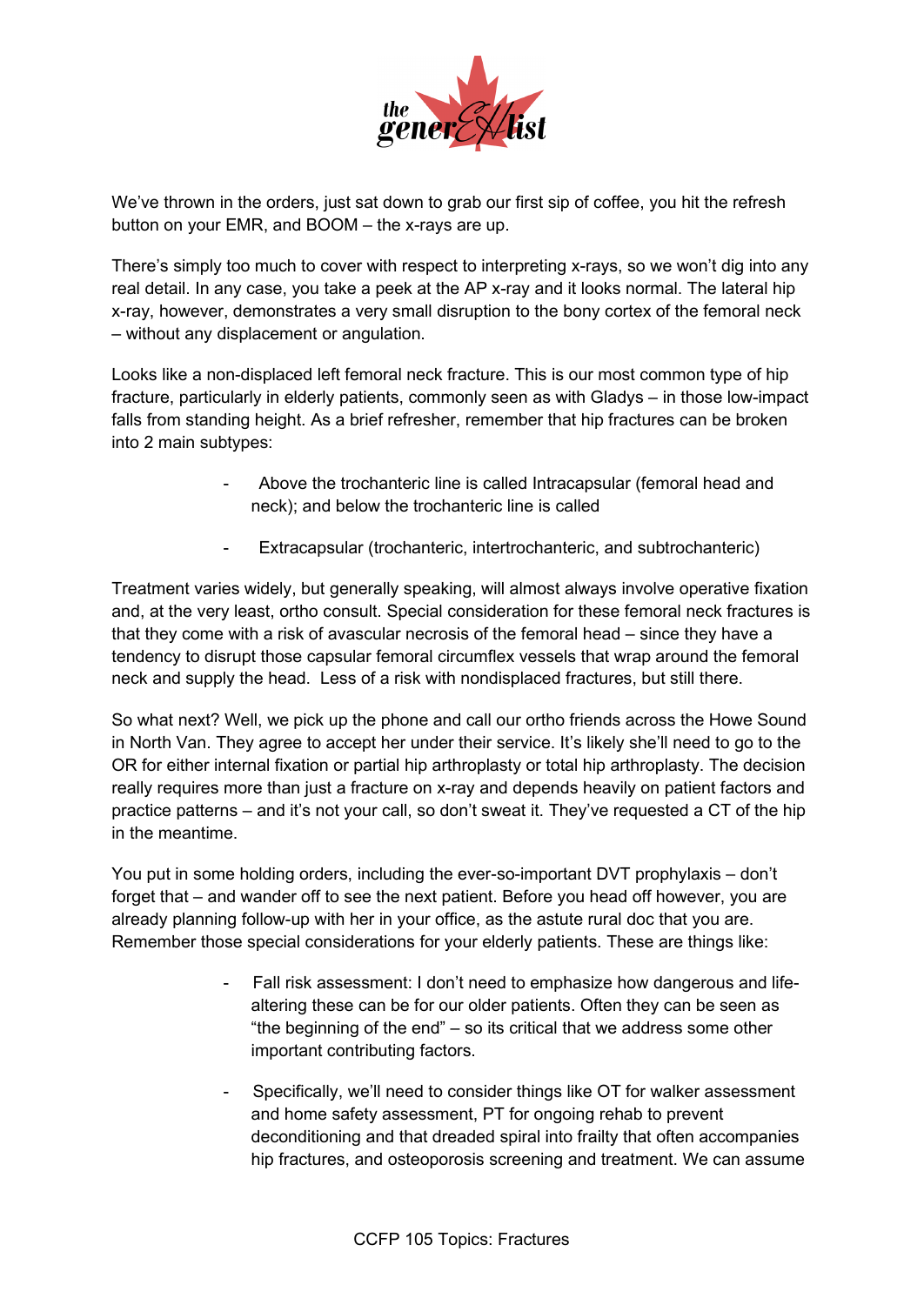

her bones are probably pretty fragile, given the low-impact mechanism of injury.

So that was a doozy of a case, but covered nearly all the objectives, except for the final objective, which is all about those clinical decision rules that we love in primary care. Keep in mind that a lot of these rules have age cut-offs, which tend to be around 65 years of age, for example the Canadian C-spine and CT head rules. Still no history in this case of head or neck injury and Gladys was a reliable historian, but have a low threshold to jump on head and neck imaging in elderly patients with suspicious or unclear histories.

## **CRPS – Chronic Regional Pain Syndrome**

It's also worth briefly mentioning complex regional pain syndrome, or CRPS, as an important complication of fractures, particularly as it's something you could see in your clinic several weeks or even months out from an injury. We really don't know what causes it. It tends to affect people in their 40s to 50s, women more often than men. It's essentially characterised by pain, typically in a previously injured limb, that is more prolonged and/or more severe than you would expect. Diagnosis is clinical, with a set of criteria that we won't get into. In brief, you may see sensory changes, temperature or colour changes, and even loss of motor function. You'll obviously want to rule out things like cellulitis or peripheral vascular disease as well, which can look very similar in some cases.

Management for CRPS is, as you would expect, aimed at symptom control, and multimodal. Patient education, psychological interventions for pain management, medical therapies with our usual analgesics and the neuropathic pain ones like TCAs or gabapentin, and sometimes interventional procedures like trigger point injections or nerve blocks, are a part of care. Get a pain management service involved early, if you have access to one in your community.

With that, we move into our next cases. We took our sweet time with case 1 and covered a lot of ground, these next cases are going to be a bit more rapid-fire, aimed at providing a high-yield overview of some common stuff that you'll see in your local ER or urgent care clinic.

## **CASE 2 Paediatric Patient covering all Objectives except decision rules**

With our last case, we covered some demographic-specific considerations for elderly patients. Let's shift gears and talk about pediatric fractures, which also have some unique features that need to be considered. Shout out to Trekk "translating emergency knowledge for kids" bottom line recommendation on pediatric fractures and the pediatric fracture guidelines from the Royal Children's hospital Melbourne, which were the main sources used for this section.

What's important to know about kids is that they love to break their bones. Between birth and age 16, there's an estimated 42% risk of fracture for boys and 27% for females. That's a lot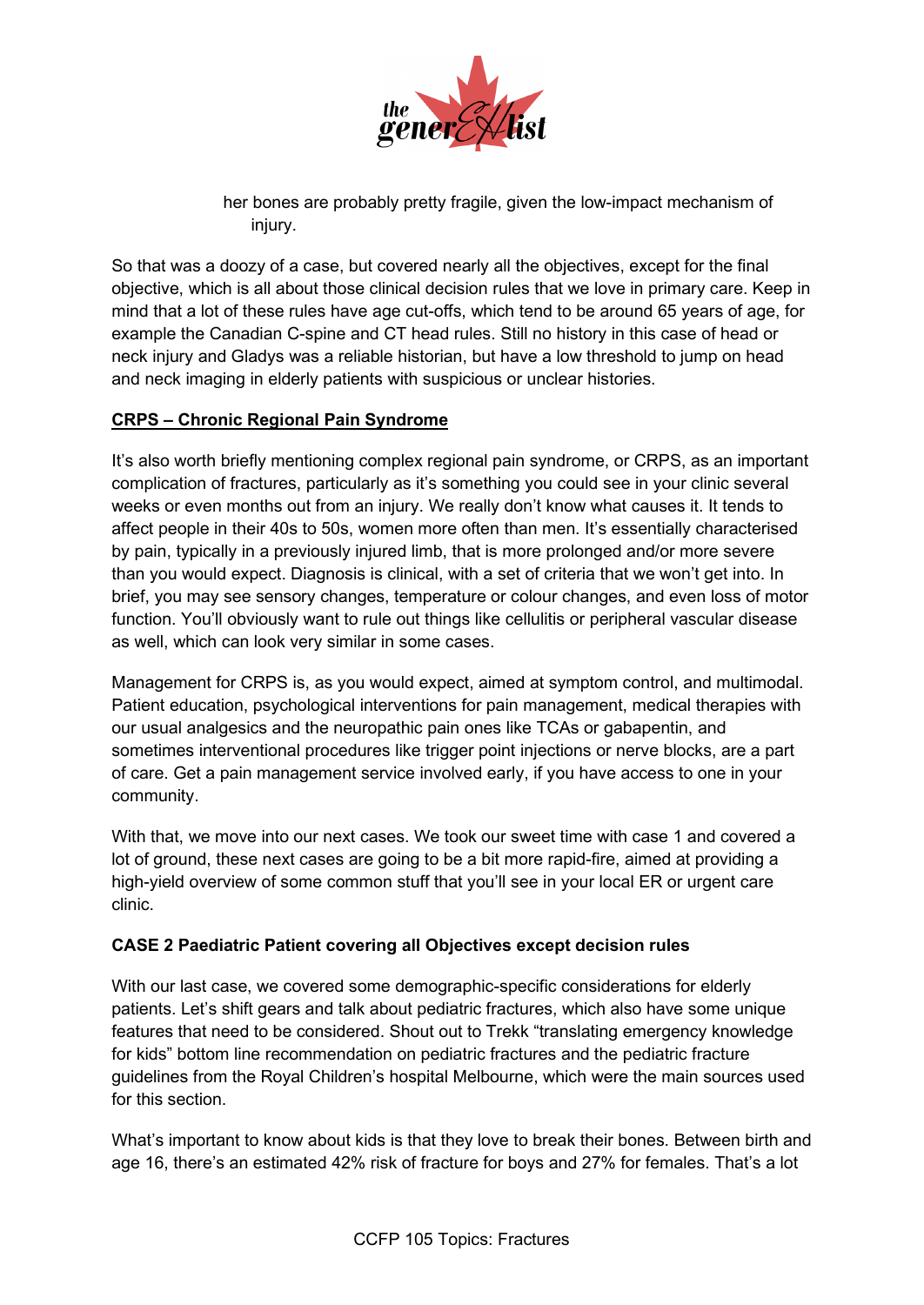

of fractures! Common things being common, we're talking about distal radius, hand, elbow, clavicle, radial shaft, tibial shaft, foot, ankle, femur, and humerus.

Without digging into too much physiology, we also know that pediatric bones are unique in that they still have growth plates, also known as the physis, which are those areas of active new bone growth made of hyaline cartilage that separate the metaphysis and epiphysis (meta is middle, epi is end). They tend to close around 14-15 years for girls and 15-17 years for boys and are responsible for long bone growth.

So, it goes to follow, you damage the growth plate, you risk impairing the bone's ability to properly grow in length – which can obviously have serious downstream consequences. Thankfully, not all growth plate fractures are created equal, and we've devised a system that allows us to characterize these fractures based on their growth plate involvement and, thus, their need for an intervention like surgery.

I'm sure you all know what we're talking about, it's the infamous Salter-Harris classification system, which ranges from grade I to grade V. The common mnemonic used is SALTER, which makes sense. Let's quickly go through these, with a laser jet focus on the most pertinent facts only. You can quickly search for salter harris for a picture if you want to visualize them as we mention them.

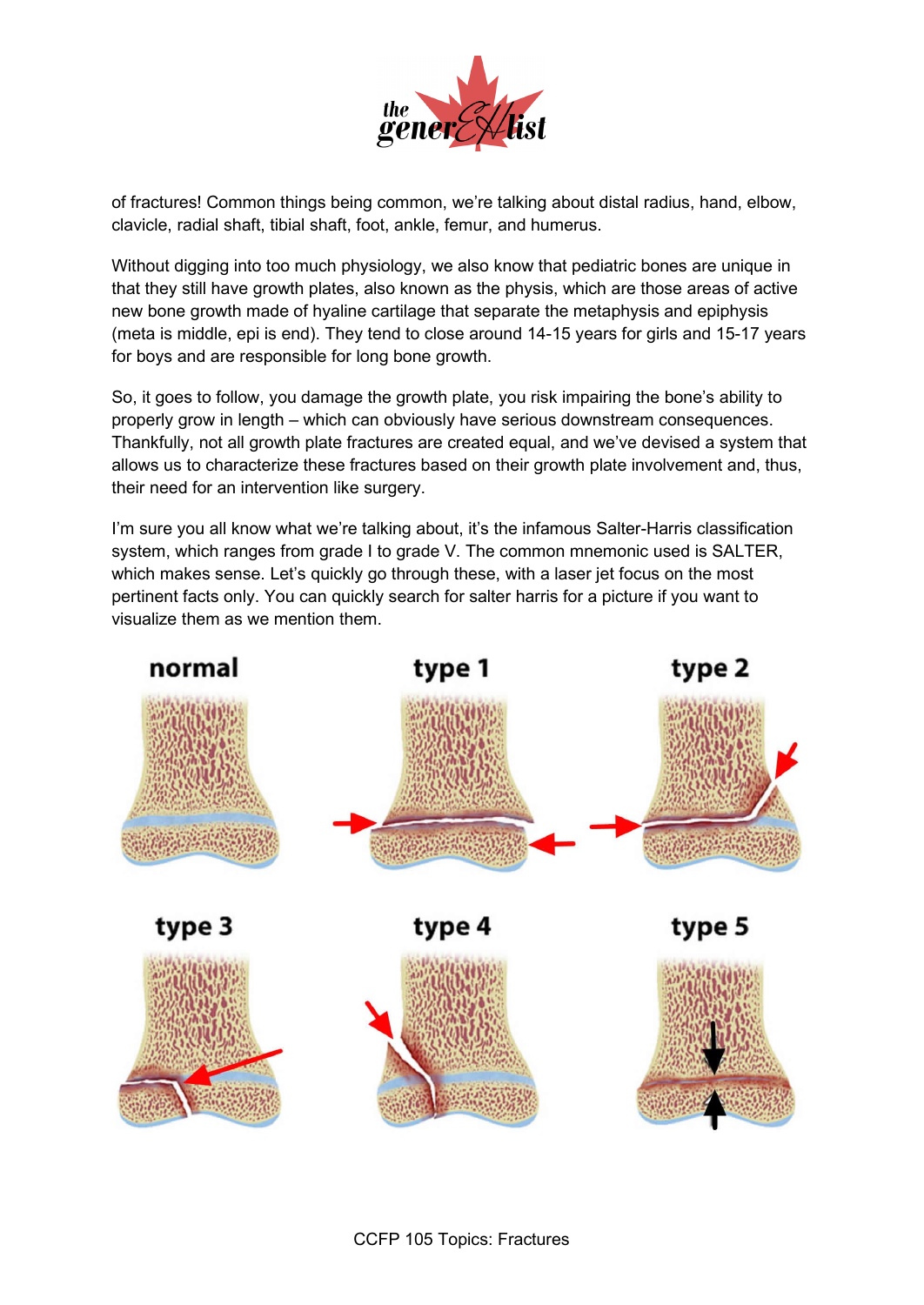

- Type  $1 S$ , separate, these are transverse fractures directly through the growth plate: these make up ~6% of all growth plate injuries. They often have negative x-rays and are missed, but not a big deal because they heal rapidly – typically within 2-3 weeks, and complications are rare. If you spot it, you can immobilise for comfort, and have them follow up with ortho or PCP as an outpatient – based on local practice patterns.
- Type  $2 A$ , above, these start off like type 1 but then exit above the growth plate into the metaphysis (aka shaft, M for middle of the bone), making a little triangle shaped fragment: they comprise 75% of all growth plate injuries, by far the most common. They typically require closed reduction, then a cast, and as with above, they can follow up with PCP ortho as an outpatient – based on local practice patterns.
- Type  $3 L$ , lower, so these also start like type 1 but then take a hard turn south and cut vertically into the epiphysis (E for End of the bone): they comprise 8% of all growth plate injuries. These have a tendency to cause growth and joint problems and will possibly need surgery. So call ortho while they're sitting in the ER.
- Type  $4 T$ , through, these cut through the metaphysis, into the growth plate, then continue down into the epiphysis. They comprise 10% of all growth plate injuries. This is serious business, they'll almost certainly need surgical fixation – so you'll need an ortho consult in the ED.
- Type 5 ER, erased, this is essentially a crush injury of the entire growth plate. As you might expect, they're often confused for type 1 or just missed entirely. Thankfully they are Rare, less than one percent of all growth plate injuries. They are often picked up retrospectively, after a child has experienced growth arrest. Obviously call ortho if you see this, but unfortunately treatment options can be limited.

In short, if it's type 1 or 2, its conservative care and outpatient follow up. If its type 3 or greater – it's probably surgical and needs ortho involvement from day 1.

Aside from growth plates, pediatric bones are immature, and literally softer than adult bones, so they tend to bend instead of breaking. As a result, we see different types of fractures in peds than in adults. The three main types are buckle or torus fractures, plastic deformities, and greenstick fractures. Let's highlight this with a case.

A 10-year-old boy wipes out on his skateboard, falling onto his outstretched right hand. There are no other injuries and he was wearing a helmet. There's no broken skin. He's neurovascularly intact on exam. You note focal tenderness to the dorsal forearm without any associated snuffbox tenderness. The joints above and below the wrist examine normally,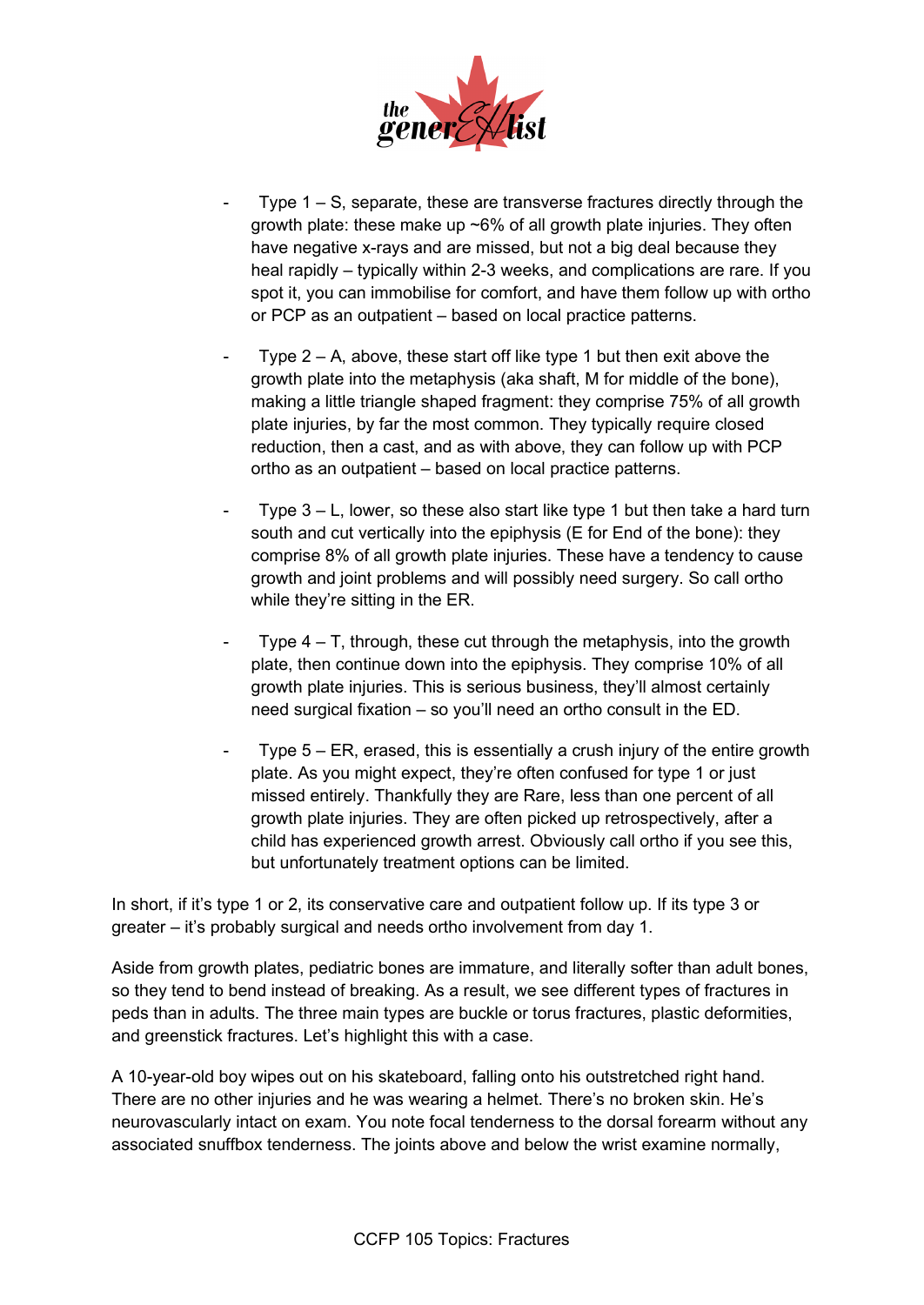

and there's no elbow or hand pain on exam. You grab AP and lateral x-rays of the distal forearm and wrist, which reveals a buckle fracture of the distal radius with no other findings.

With buckle fractures, compressive forces cause a bulging or buckling of that outer periosteum rather than a more complete fracture line. The cortex itself is untouched, so there's no displacement or angulation. It essentially looks squished on XR. You throw on a

removable splint and advise the patient that these injuries are expected to heal over 2-4 weeks. You print off a buckle injury fact sheet to give to dad and send them home with follow-up to be arranged with their family doctor in the next 2-3 weeks. For pain management, you counsel on ice, elevation, compression, and ibuprofen every 6-8 hours as needed, which is actually shown to be as effective as morphine in children in that non-acute setting. Acetaminophen can be added or used alternately if needed for additional pain management.

For acute severe pain management in the ED, parenteral opioids, whether IV morphine, hydromorphone, or fentanyl, are often used. Intranasal fentanyl is also a popular option. There's also a growing body of evidence that supports intranasal ketamine as a non-inferior analgesic alternative to intranasal fentanyl for acute pain, particularly for fractures, so keep your eyes out for that. [ref: [Influence of ketamine versus fentanyl on pain relief for pediatric](https://www.ncbi.nlm.nih.gov/pmc/articles/PMC8542162/)  [orthopedic emergencies \(nih.gov\)\]](https://www.ncbi.nlm.nih.gov/pmc/articles/PMC8542162/)

Now let's imagine that our case is identical, except you see a visible dinner fork deformity to his wrist on exam. You go ahead and grab those same x-rays and instead discover a displaced and dorsally angulated metaphyseal fracture of the distal radius with and an associated greenstick fracture of the distal ulna. There's no physeal, aka joint, involvement so we can ignore our friend Mr Salter-Harris for now.

The big concern here is the complete fracture of the radius, but what about that associated greenstick fracture of the ulna? If you recall from med school, greenstick fractures refer to incomplete long bone fractures when a bone bends but doesn't completely break… almost like… wait for it… a green stick. Essentially, Imagine a bone being bent like a bow. Now imagine a little incomplete break on the convex surface of the bone, almost like its chipped. But, when you look on the opposite side (ie, the concave surface) of the bone, the cortex remains intact.

Contrast this with a buckle fracture, where the entire cortex remains intact on both sides. Greensticks are more common in kids under 10, and unlike the removable splint that we use for buckle fractures, they require casting. Often we'll start with a slab or half-cast and then move up to a full cast, so that we minimise the risk of compartment syndrome.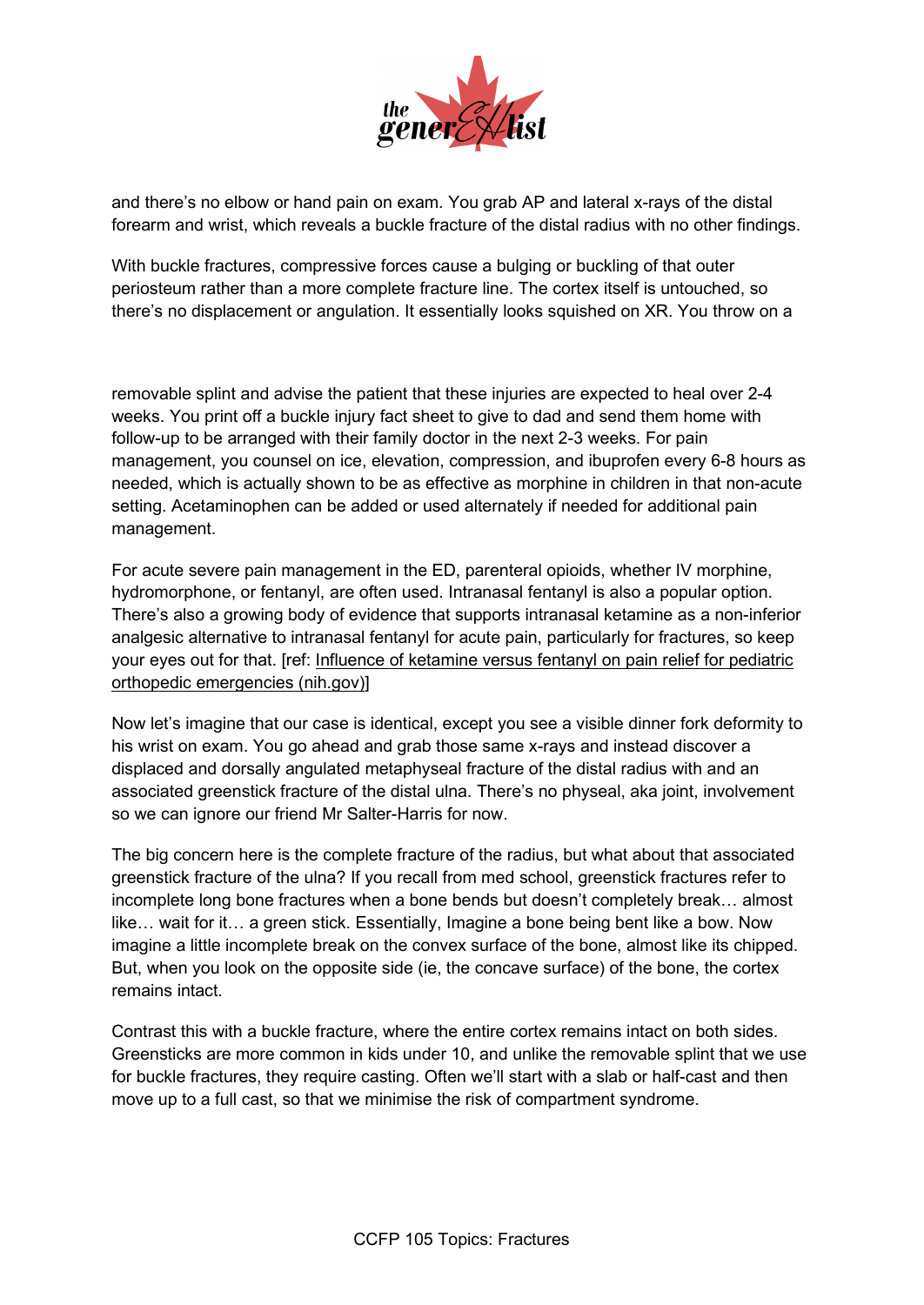

Kind of a moot point in this case, since we also have a dorsally displaced and angulated distal radius fracture (aka the Colles fracture) – which definitely needs closed reduction and casting regardless.

Regarding treatment: As a rule of thumb, if the deformity is clinically visible, reduction is typically indicated, which it definitely will be in this case. None of those Von-Chops red flags today thankfully, so no need to get ortho on the phone emergently, and a closed reduction will suffice. In terms of analgesia for the reduction itself, common techniques would include a hematoma block – whereby local anesthetic is injected directly into the hematoma surrounding the fracture, which effectively numbs the entire local area, or procedural sedation, which – for children – with common agents including propofol, ketamine, midazolam, and fentanyl, among others. It's very similar for adults.

## **Scaphoid Fracture**

Now let's modify the case one final time, and say there's no visible deformity – but we elicit snuffbox tenderness on exam, leading to clinical suspicion of a scaphoid fracture. X-ray is negative but, as you recall, scaphoid fractures often won't show up on initial plain film, and can take upwards of a week to appear on plain film. Your options are immediate CT/MRI of the hand & wrist to rule out fracture, or treat presumptively for scaphoid fracture with repeat plain film imaging and fracture clinic follow up in the next 1-2 weeks.

The most important change in management is immobilisation at the wrist to prevent movement at the radio-carpal joint. There is no difference in the rates of non-union between a short-arm cast or a thumb spica; either is perfectly acceptable treatment, but the short-arm cast has less impact on function and is better tolerated. Removable splint is still acceptable, and probably preferred if you're referring to a family doctor for follow-up, since they may not have the tools to remove a circumferential cast.

Another caveat to be aware of is that scaphoid or wrist injuries can also be associated with tears of the scapholunate ligament - which is the ligament that connects the scaphoid and lunate bones, as you probably guessed. Clinically, this can also present with snuffbox tenderness, but the tenderness can also travel more medially along the dorsal wrist as well. There's also a specific exam maneuver, called the Watson test, where you have the patient deviate their wrist in the radial and ulnar directions while palpating over the scaphoid bone on the volar wrist. A positive test would be a palpable and often painful clunk as the scaphoid and lunate bones essentially slide past each other since they're no longer tightly attached.

If you're at all concerned, you can make a note of it on the x-ray req and they'll add a scapholunate view, AKA a clenched fist view, to look for it. If missed, we're looking at possible arthritis, wrist instability, and weakness down the line, so keep it in the back of your mind.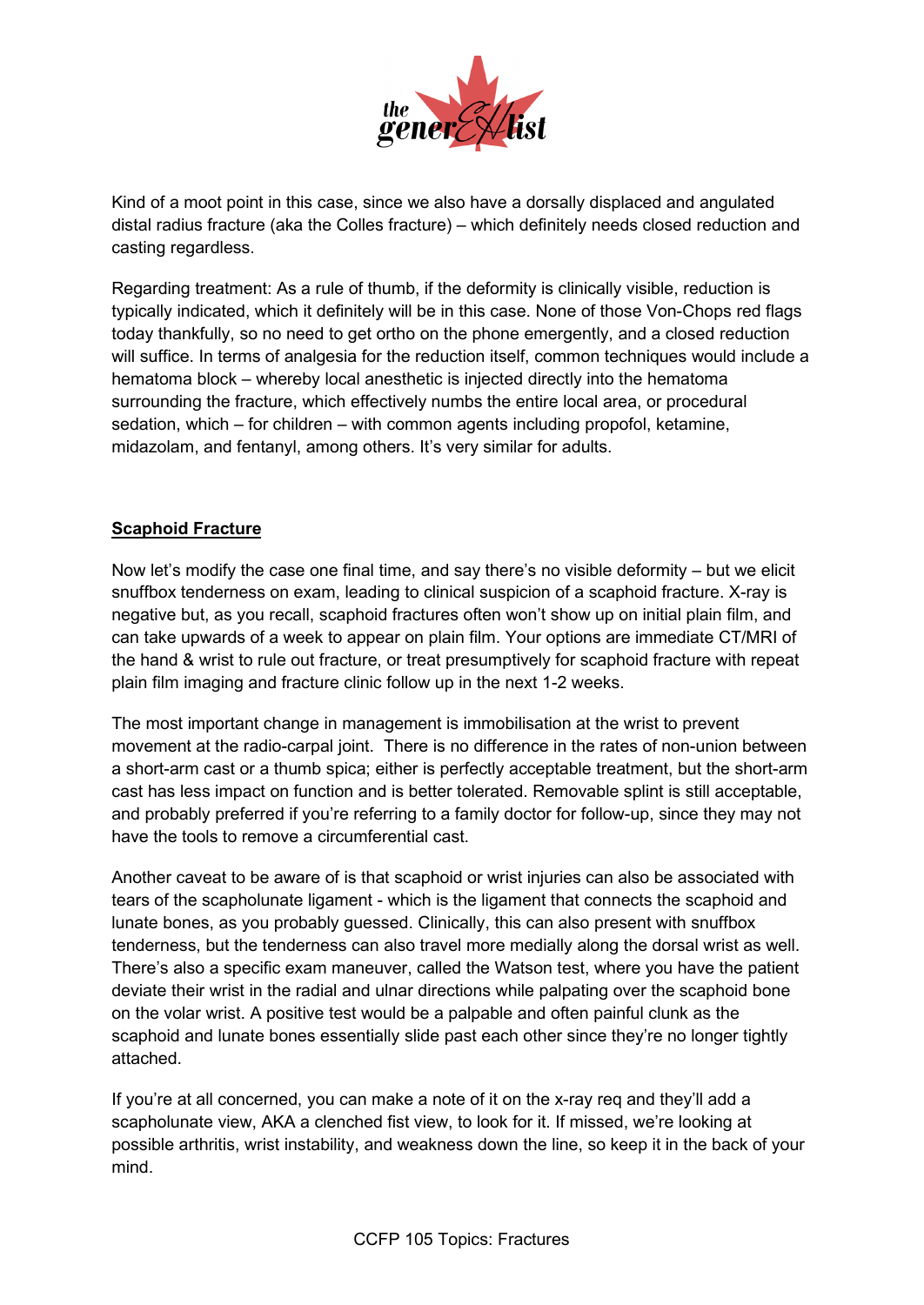

Just before we tie this case up and move to our third and final section, are there any complications that we should be warning patients about?

So the main early complication is actually just loss of reduction, which you might expect in around 10% of cases. Contributing factors are poor cast technique and residual angulation/displacement after the initial reduction. This stresses the importance of early follow-up so these things can be picked up in a timely manner and avoid long term complications.

The big dangerous one we warn people about is compartment syndrome – caused by restriction from a cast. This is the C in Von Chop, and is an orthopedic emergency. Be on the lookout for the 5 Ps: pain, pulselessness, pallor, paresthesia, paralysis, in a swollen, firm, tender limb. In reality, these patients are re-presenting to hospital with pain. Severe, unremitting, out of proportion pain, to be specific, and you can expect that it will be provoked by passive stretch of the finger or toe. Get the cast off, keep the arm at heart level, and call ortho. Definitive treatment requires fasciotomy.

### **Non-Accidental Trauma**

So that ties up our peds case. One more thing that I wanted to mention before we tie things up is to always have an index of suspicion for non-accidental injuries. It's not on the official CCFP objectives list but it's a critical thing to mention nonetheless. Elements that should raise your spidey sense include when the severity of the injury is incompatible with the history, the history keeps changing, or the injury pattern itself is inconsistent with the developmental age of the child. There are also a number of fracture patterns that are highly associated with non accidental injuries, which include things like transverse fracture in long bones, metaphyseal corner fractures (aka Bucket handle fractures), rib fractures, or skull fractures, but that list is by no means complete. Radiopaedia.org has a great article called "suspected physical abuse" that highlights this topic in good detail - so check it out if you're interested, we'll drop a link in the show notes.

## **Clinical Fracture Decision Rules**

We're in the home stretch, but still have a bit more to cover. We're going to finish off chatting about clinical decision rules. Now, all of what we've touched on so far has been fairly high acuity stuff. In no case did we ever really have to question whether or not imaging was indicated. Old lady falls on her hip and has persistent groin pain? Get an x-ray. Kid falls off a skateboard and his wrist looks like a dinner fork? Get an x-ray. Here's the thing, though, it's not always going to be so obvious. In many cases, you'll be left wondering whether or not it's worth getting imaging at all.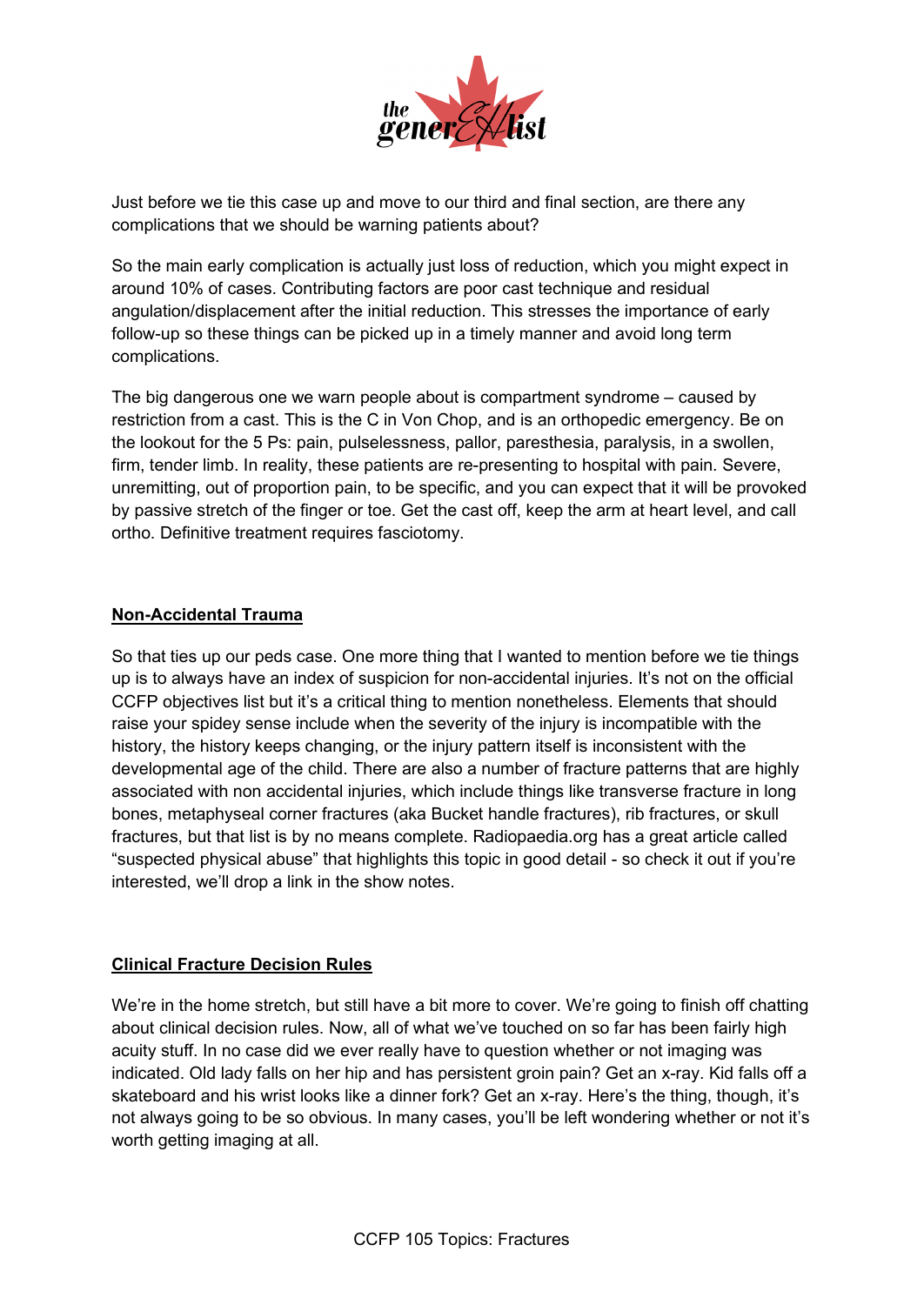

This especially holds true in the clinic setting, whether that's urgent primary care or simply your standard longitudinal family practice. Patients may be presenting a few days out from their injury, and the benefit of imaging becomes less clear in these cases. Luckily, we have some handy rules for that. Let's chat about the three highest yield.

First up is everyone's favourite, the Ottawa ankle rule. It answers the question: does this patient with ankle and/or midfoot tenderness after a trauma need an x-ray? It's incredibly sensitive, ranging from the high 98- 100% range for "clinically significant" ankle and midfoot fractures. Specificities range from 40-80%, but that's less important. This is a rule out test, first and foremost. It is validated for patients aged 2 and up, which is actually pretty impressive when you think about it, given how large of a group this represents.

To apply the rule, It has you, as the test performer, palpate over four anatomical landmarks, A,B,C,D, on the ankle and foot. Tenderness over any one of these means you get an x-ray. Landmarks A and B include the tip and posterior edge of the medial and lateral malleoli, ensuring you palpate superiorly for 6 cm from that distal tip. Landmarks C and D include the navicular bone along the medial midfoot (the bony prominence just inferior and distal to the medial malleolus), and the 5<sup>th</sup> metatarsal base along the lateral midfoot. The Ottawa ankle rule also asks if the patient was unable to weightbear for at least 4 steps both immediately after their injury AND while you examine them. If yes, you also get an x-ray.



© Original Illustration, Ottawa Health Research Institute, adapted for use on MDCalc.com

In a similar vein is the Ottawa knee rule. Like its cousin from down south, the Ottawa knee rule boasts a sensitivity ranging from 98-100%. Again, specificity is poorer in the range of 19-50%, though as with the above rule, this is primarily designed as a rule out tool, to stop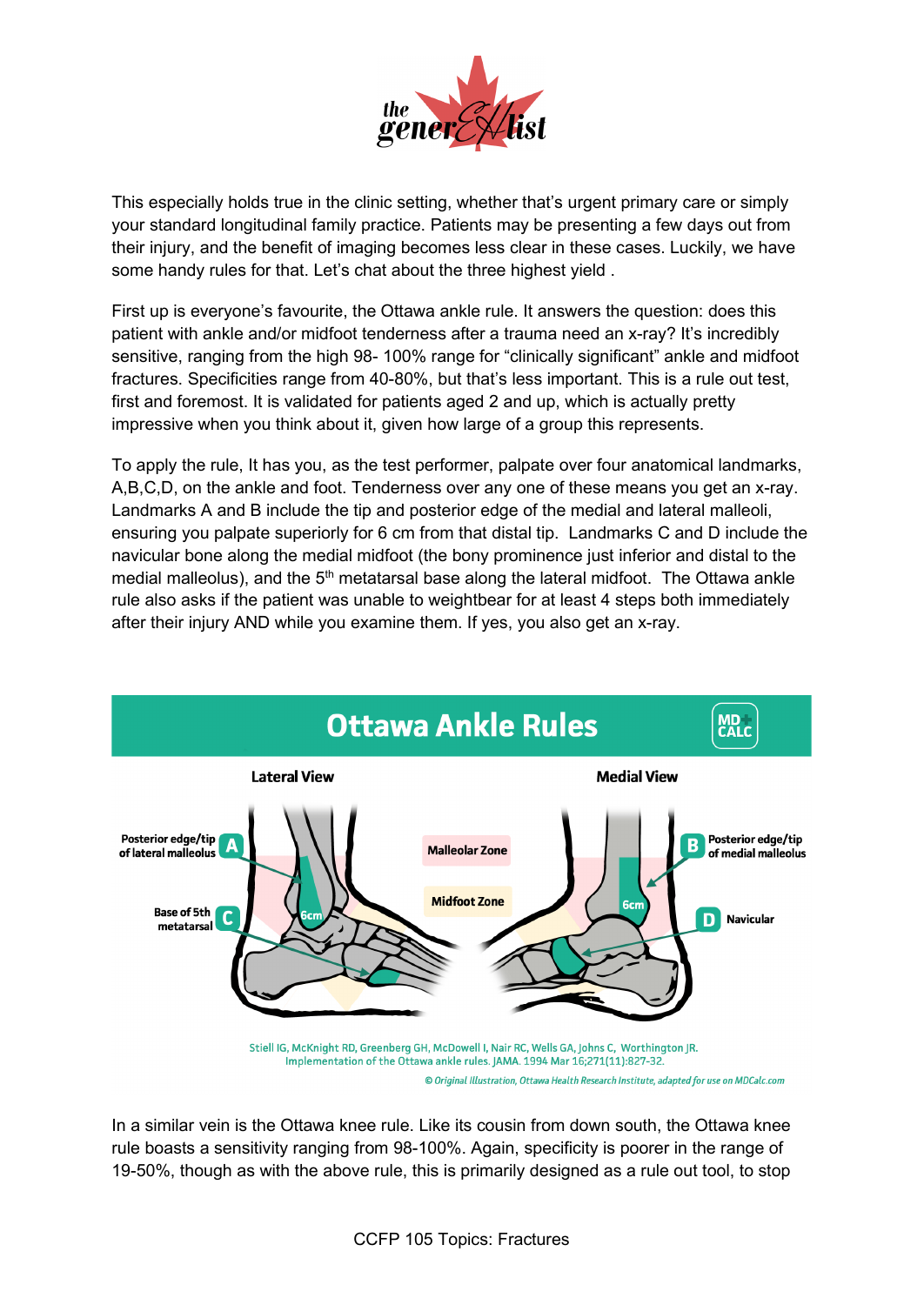

us from ordering an x-ray on every Joe Blow who walks into the clinic or ER. Its also only validated for patients aged 55 and up. It's incredibly simple, however, and asks 4 main questions. 1) is there isolated tenderness of the patella (which is to say, JUST the patella and no other bony tenderness) 2) is there tenderness at the fibular head? 3) is the patient unable to flex their knee to 90 degrees and 4) is the patient was unable to weightbear for at least 4 steps both immediately after their injury AND while you examine them, just like the ankle rule. Yes to any one of these buys you an x-ray, since we can't confidently rule out fracture.



Prospective validation of a decision rule for the use of radiography in acute knee injuries. JAMA. 1996 Feb 28;275(8):611-5.

© Ottawa Health Research Institute

The next rule is also out of Ottawa, and in fact the same creator from the first two rules, Dr. Ian Stiell, shout out to this legend. We're talking about the Candian C-spine rule. This is a well-validated decision rule that can be used to safely rule out cervical spine injury in alert, stable trauma patients without the need to obtain any imaging. Once again, it boasts a sensitivity around 99-100%, and has allowed us to safely decrease our imaging among these patients by over 40%. It's a bit more involved than the knee and ankle rules, with a few exclusion criteria, including age below 16 or above 65, so no shame in cracking out MDCalc for this one.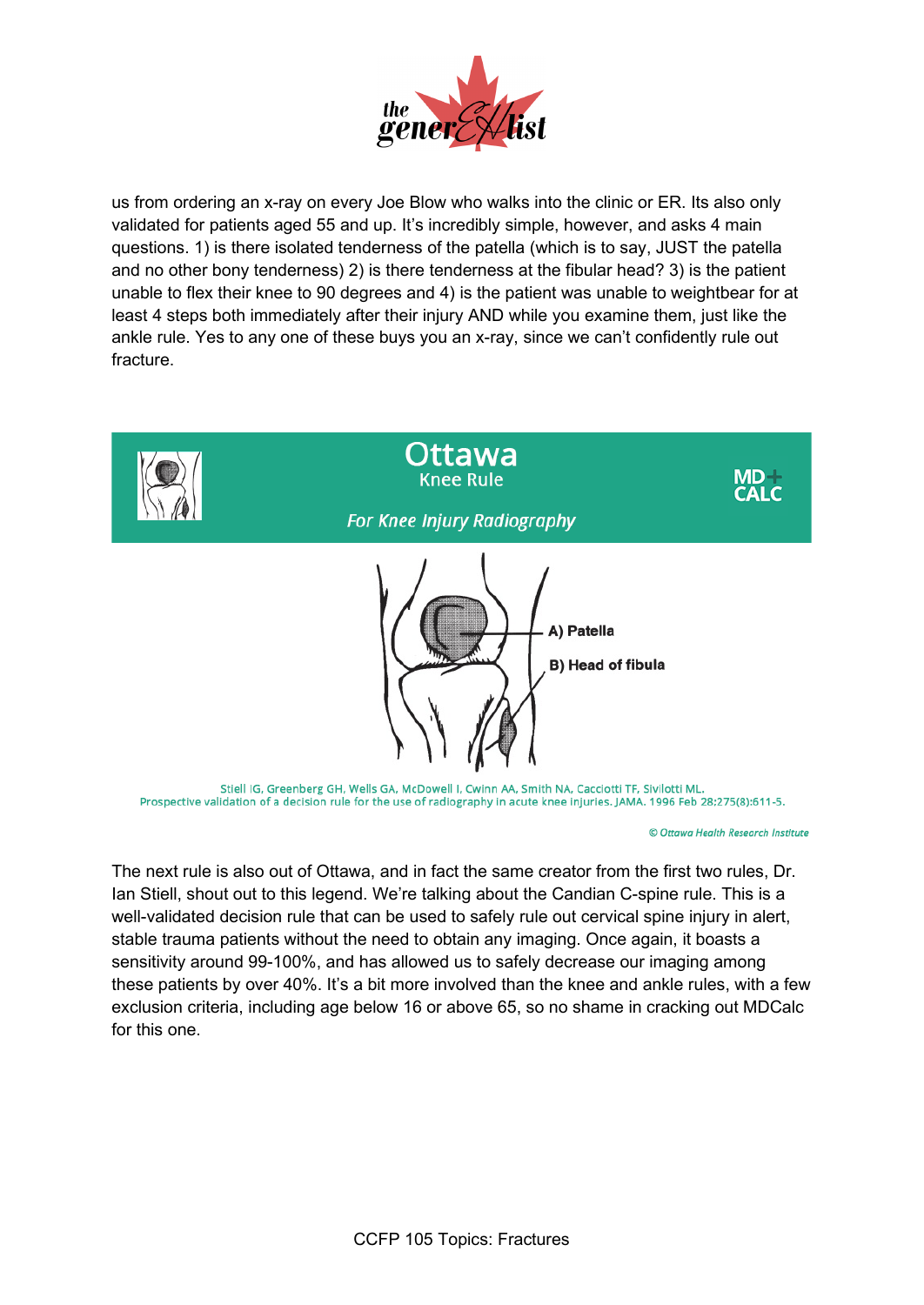